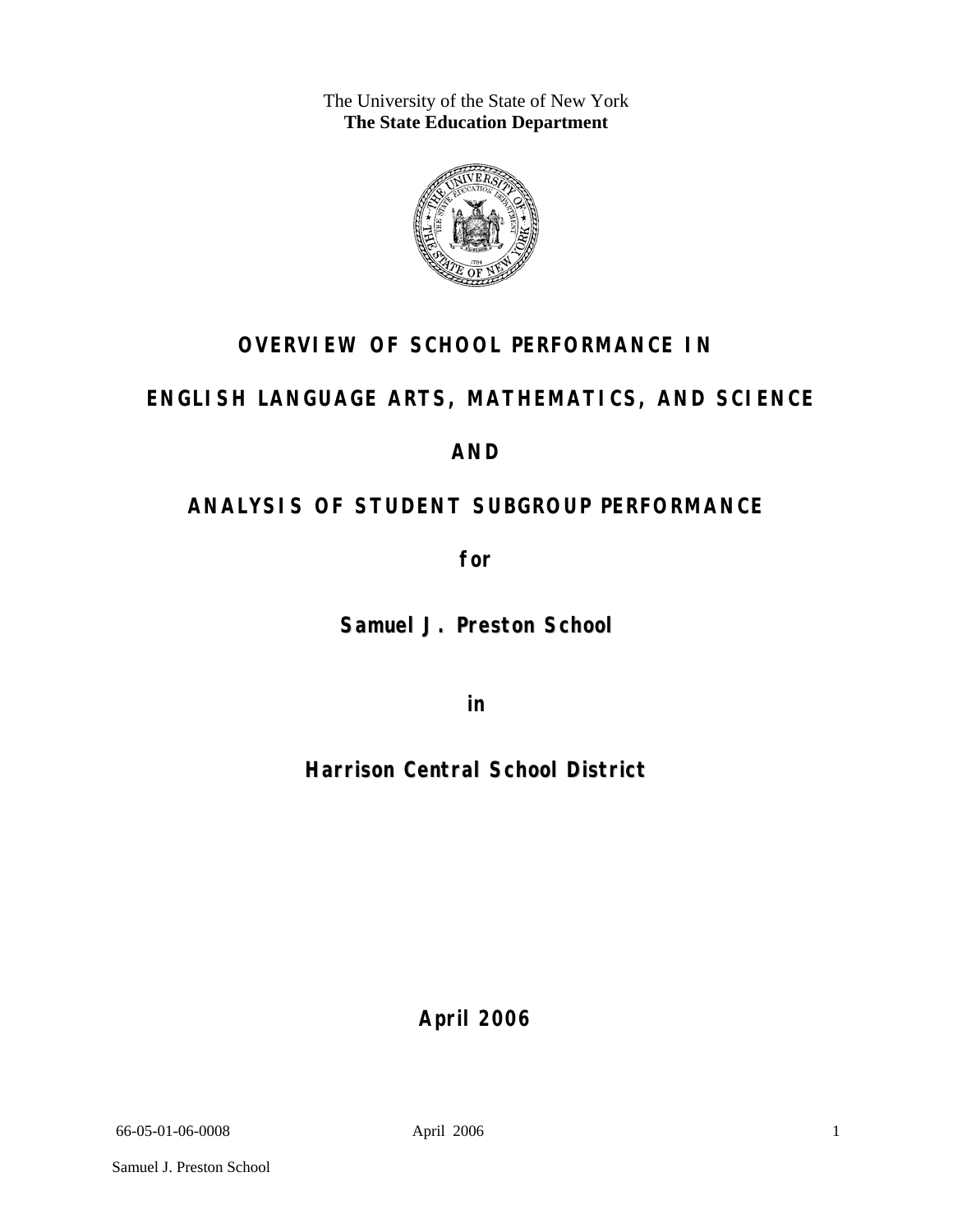#### **THE UNIVERSITY OF THE STATE OF NEW YORK**

#### **Regents of The University**

| Tonawanda             |
|-----------------------|
| <b>Hollis</b>         |
| New Rochelle          |
|                       |
| <b>North Syracuse</b> |
| New York              |
|                       |
| Buffalo               |
| Hartsdale             |
| Albany                |
| <b>Bronx</b>          |
| <b>Binghamton</b>     |
| Rochester             |
| New York              |
| <b>Brooklyn</b>       |
| <b>Great Neck</b>     |

#### **President of The University and Commissioner of Education**

RICHARD P. MILLS

**Interim Deputy Commissioner for Elementary, Middle, Secondary and Continuing Education**  JEAN STEVENS

#### **Assistant Commissioner for Standards, Assessment and Reporting**  DAVID M. ABRAMS

#### **Coordinator, Information and Reporting Services**

MARTHA P. MUSSER

The State Education Department does not discriminate on the basis of age, color, religion, creed, disability, marital status, veteran status, national origin, race, gender, genetic predisposition or carrier status, or sexual orientation in its educational programs, services and activities. Portions of this publication can be made available in a variety of formats, including braille, large print or audio tape, upon request. Inquiries concerning this policy of nondiscrimination should be directed to the Department's Office for Diversity, Ethics, and Access, Room 530, Education Building, Albany, NY 12234. **Requests for additional copies of this publication may be made by contacting the Publications Sales Desk, Room 309, Education Building, Albany, NY 12234.** 

Please address all correspondence about this report that is not related to data corrections to:

*School Report Card Coordinator Information and Reporting Services Team New York State Education Department Room 863 EBA 89 Washington Avenue Albany, NY 12234*  E-mail: *RPTCARD@mail.nysed.gov*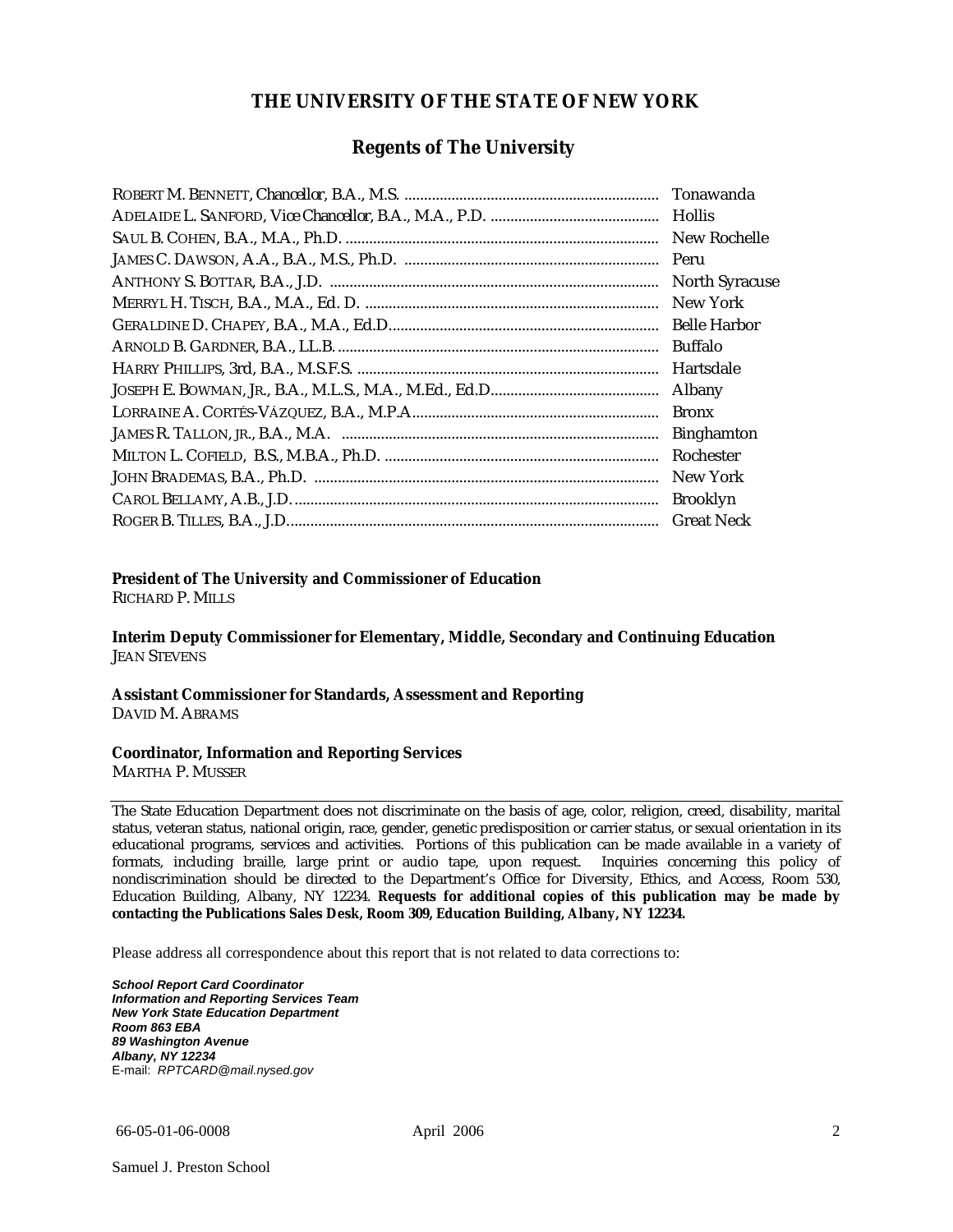The *New York State School Report Card* is an important part of the Board of Regents effort to raise learning standards for all students. It provides information to the public on student performance and other measures of school and district performance. Knowledge gained from the school report card on a school's strengths and weaknesses can be used to improve instruction and services to students.

The *New York State School Report Card* consists of three parts: the *Overview of School Performance in English Language Arts, Mathematics, and Science and Analysis of Student Subgroup Performance,* the *Comprehensive Information Report,* and the *Accountability Status Report*. The *Overview and Analysis* presents performance data on measures required by the federal No Child Left Behind Act: English, mathematics, science, and graduation rate. Performance data on other State assessments can be found in the *Comprehensive Information Report*. The *Accountability Status Report* provides information as to whether a school is making adequate progress toward enabling all students to achieve proficiency in English and mathematics.

State assessments are designed to help ensure that all students reach high learning standards. They show whether students are getting the foundation knowledge they need to succeed at the elementary, middle, and commencement levels and beyond. The State requires that students who are not making appropriate progress toward the standards receive academic intervention services.

In the *Overview*, performance on the elementary- and middle-level assessments in English language arts, mathematics, and science is reported in terms of mean scores and the percentage of students scoring at each of the four levels. These levels indicate performance on the standards from seriously deficient to advanced proficiency. Regents examination scores are reported in four score ranges. Scores of 65 to 100 are passing; scores of 55 to 64 earn credit toward a local diploma (with the approval of the local board of education). Though each elementary- and middle-level assessment is administered to students in a specific grade, secondary-level assessments are taken by students when they complete the coursework for the core curriculum. Therefore, the performance of students at the secondary level is measured for a student cohort rather than a group of students at a particular grade level. Students are grouped in cohorts according to the year in which they first entered grade 9.

The assessment data in the *Overview and Analysis* are for all tested students in the school, including general-education students and students with disabilities. In the *Overview*, each school's performance is compared with that of schools similar in grade level, district resources, and student needs as indicated by income and limited English proficiency (LEP) status. Each district's performance is compared with that of all public schools statewide. In the *Analysis*, performance is disaggregated by race/ethnicity, disability status, gender, LEP status, income level, and migrant status.

Explanations of terms referred to or symbols used in this part of the school report card may be found in the glossary on the last page. Further information on the school report card may be found in the guide, *Understanding Your School Report Card: April 2006*, available on the Information and Reporting Services Web site at www.emsc.nysed.gov/irts.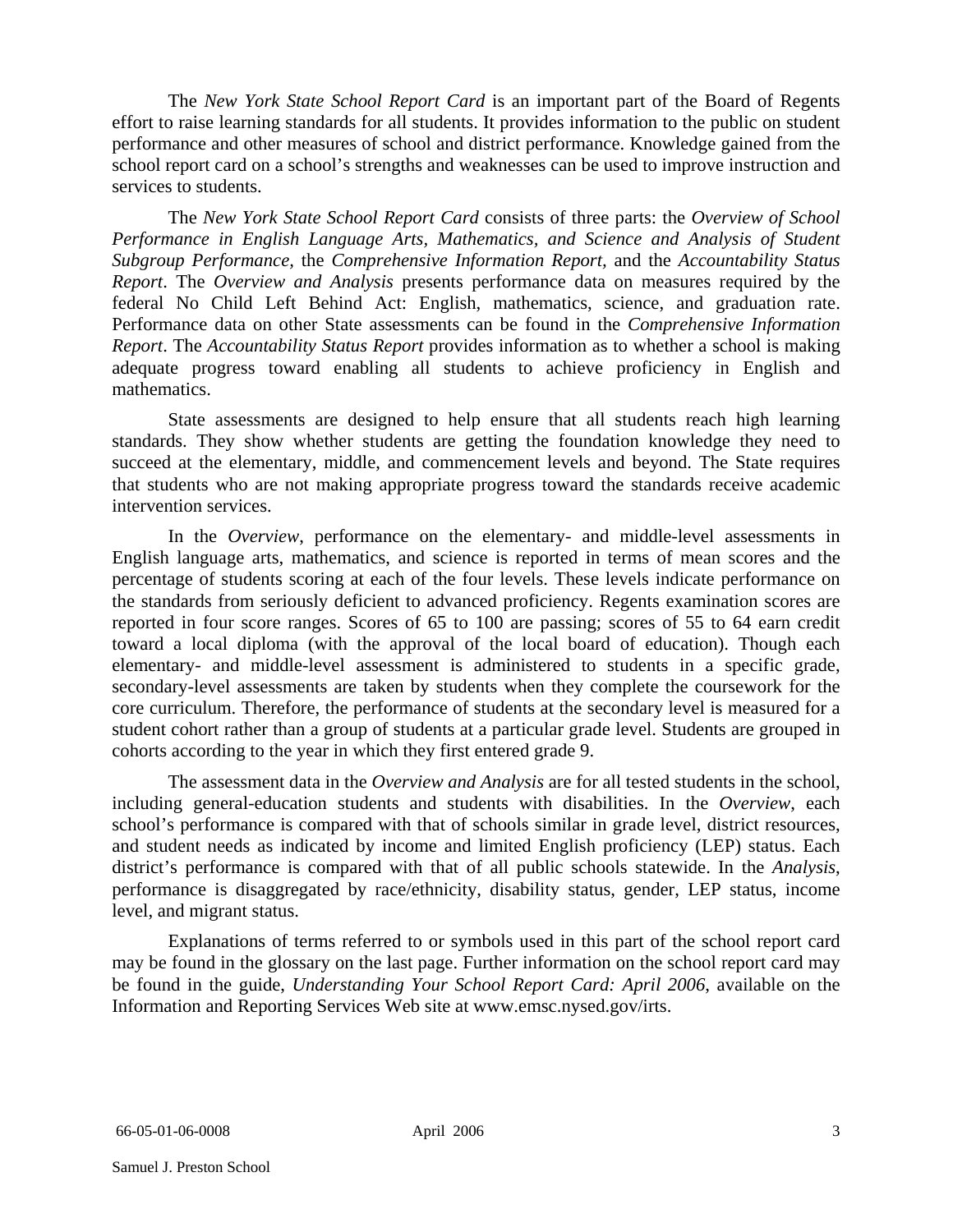# **Overview of School Performance in English Language Arts, Mathematics, and Science**

### **School Profile**

| Principal:<br><b>Bruce Downer</b> |             | (914)630-3152<br>Phone:   |
|-----------------------------------|-------------|---------------------------|
| Organization                      | Grade Range | <b>Student Enrollment</b> |
| $2004 - 05$                       | $K-5$       | 310                       |

| 2003–04 School District-wide Total Expenditure per Pupil | \$20,983 |
|----------------------------------------------------------|----------|
|----------------------------------------------------------|----------|

### **2004–05 Core Classes Taught by Highly Qualified Teachers\***

| <b>Total Number of</b><br><b>Core Classes</b> | <b>Percent Taught</b><br>by Highly<br>Qualified<br><b>Teachers</b> |
|-----------------------------------------------|--------------------------------------------------------------------|
|                                               | 100%                                                               |

\*To meet the federal definition of "highly qualified," public school teachers of core academic subjects must have at least a bachelor's degree and be State certified for and demonstrate subject matter competency in the core academic subject(s) they teach.

#### **2004–05 Teachers with No Valid Teaching Certificate\***

| <b>Total Number of</b><br><b>Teachers</b> | <b>Percent with No</b><br><b>Valid Teaching</b><br><b>Certificate</b> |
|-------------------------------------------|-----------------------------------------------------------------------|
| ۹4                                        | 0%                                                                    |
| $\mathbf{A}$<br>$\cdots$                  |                                                                       |

\*Includes teachers with a modified temporary license.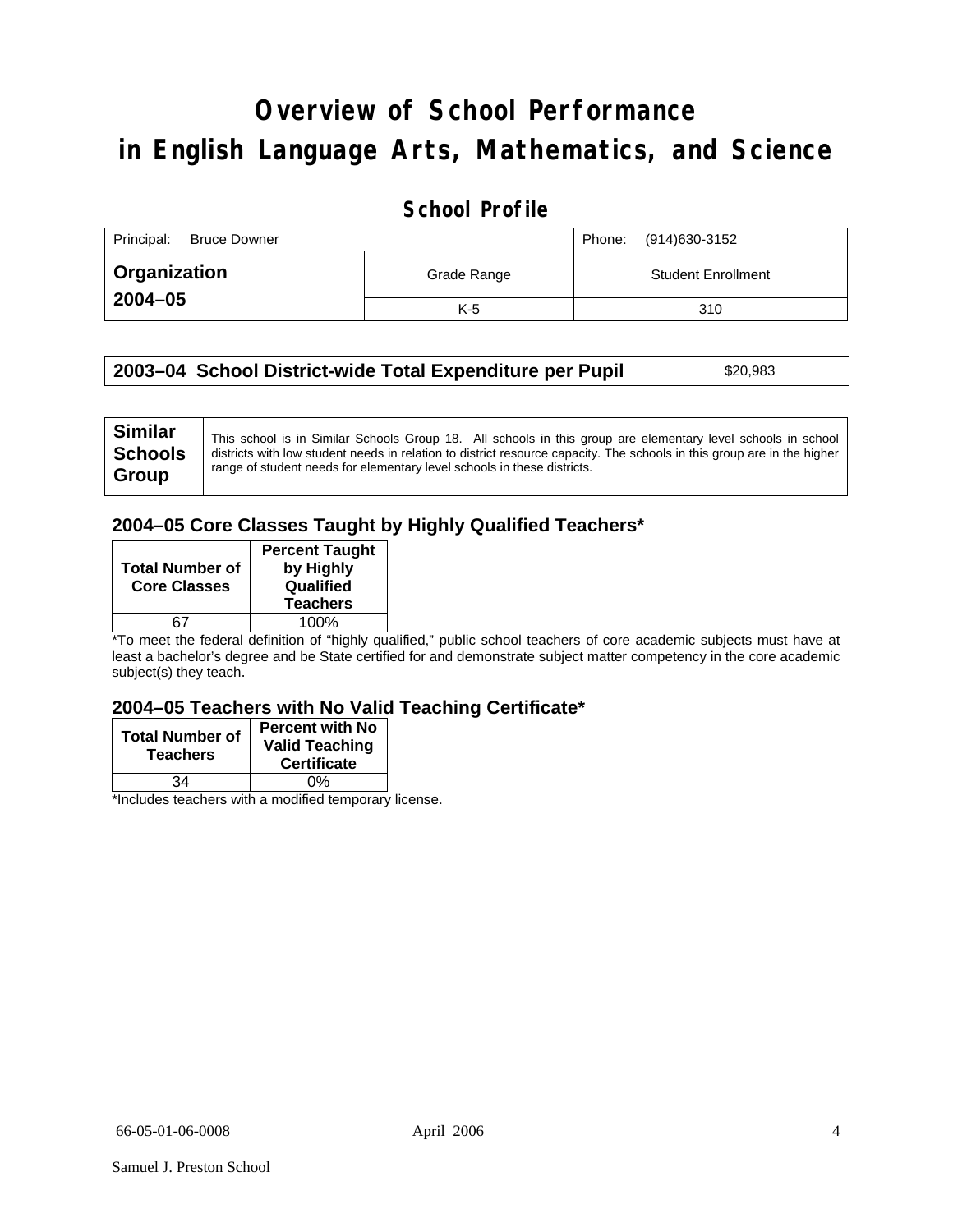English Language Arts



Percentages less than 0.51 will appear as zero because of rounding.

|                                      |                    | <b>Counts of Students</b> |                    |                    |                     |                   |
|--------------------------------------|--------------------|---------------------------|--------------------|--------------------|---------------------|-------------------|
| Performance at<br><b>This School</b> | Level 1<br>455-602 | Level 2<br>603-644        | Level 3<br>645-691 | Level 4<br>692-800 | <b>Total Tested</b> | <b>Mean Score</b> |
| Feb 2003                             |                    |                           | 40                 | 23                 | 67                  | 683               |
| <b>Feb 2004</b>                      | U                  |                           | 26                 | 16                 | 43                  | 688               |
| Feb 2005                             |                    |                           | 29                 |                    | 43                  | 680               |

| Elementary-Level English Language Arts Levels — Listening, Reading, and Writing Standards |                                                                                                               |  |
|-------------------------------------------------------------------------------------------|---------------------------------------------------------------------------------------------------------------|--|
| Level 4                                                                                   | These students <b>exceed the standards</b> and are moving toward high performance on the Regents examination. |  |
| Level 3                                                                                   | These students meet the standards and, with continued steady growth, should pass the Regents examination.     |  |
| Level 2                                                                                   | These students need extra help to meet the standards and pass the Regents examination.                        |  |
| Level 1                                                                                   | These students have serious academic deficiencies.                                                            |  |

**Performance of Limited English Proficient Students Taking the New York State English as a Second Language Achievement Test (NYSESLAT) as the Measure of English Language Arts Achievement**

| Grade 4 | _evel | Level 2 | Levels 3 & 4 | <b>Total Tested</b> |
|---------|-------|---------|--------------|---------------------|
| 2005    |       |         |              |                     |

**Performance of Students with Severe Disabilities on the New York State Alternate Assessment (NYSAA) in English** 

| <b>Elementary Level</b> | AA-Level | AA-Level 2 | AA-Level 3 | AA–Level 4 | <b>Total Tested</b> |
|-------------------------|----------|------------|------------|------------|---------------------|
| 2004-05                 |          |            |            |            |                     |

66-05-01-06-0008 April 2006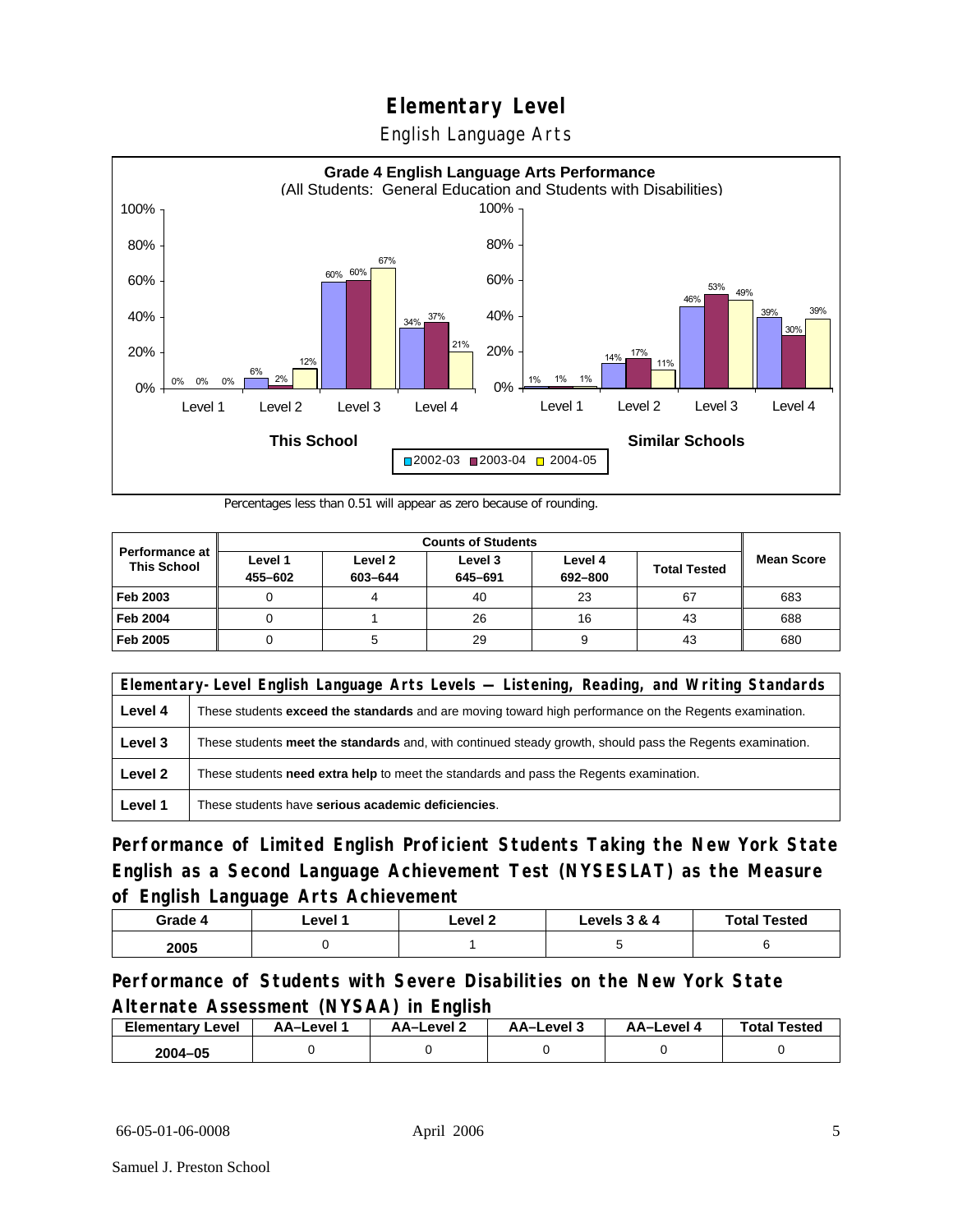### Mathematics



Percentages less than 0.51 will appear as zero because of rounding.

|                                             |                    |                    | <b>Counts of Students</b> |                    |                     |                   |
|---------------------------------------------|--------------------|--------------------|---------------------------|--------------------|---------------------|-------------------|
| <b>Performance at</b><br><b>This School</b> | Level 1<br>448-601 | Level 2<br>602-636 | Level 3<br>637-677        | Level 4<br>678-810 | <b>Total Tested</b> | <b>Mean Score</b> |
| May 2003                                    |                    |                    | 22                        | 43                 | 70                  | 685               |
| May 2004                                    |                    |                    | 20                        | 25                 | 45                  | 686               |
| May 2005                                    |                    |                    | 16                        | 27                 | 48                  | 677               |

|         | Elementary-Level Mathematics Levels -                                                                         |  |  |
|---------|---------------------------------------------------------------------------------------------------------------|--|--|
|         | Knowledge, Reasoning, and Problem-Solving Standards                                                           |  |  |
| Level 4 | These students <b>exceed the standards</b> and are moving toward high performance on the Regents examination. |  |  |
| Level 3 | These students meet the standards and, with continued steady growth, should pass the Regents examination.     |  |  |
| Level 2 | These students need extra help to meet the standards and pass the Regents examination.                        |  |  |
| Level 1 | These students have serious academic deficiencies.                                                            |  |  |

### **Performance of Students with Severe Disabilities on the New York State Alternate Assessment (NYSAA) in Mathematics**

| <b>Elementary Level</b> | AA-Level | – AA–Level | AA-Level 3 | AA–Level 4 | <b>Total Tested</b> |
|-------------------------|----------|------------|------------|------------|---------------------|
| 2004–05                 |          |            |            |            |                     |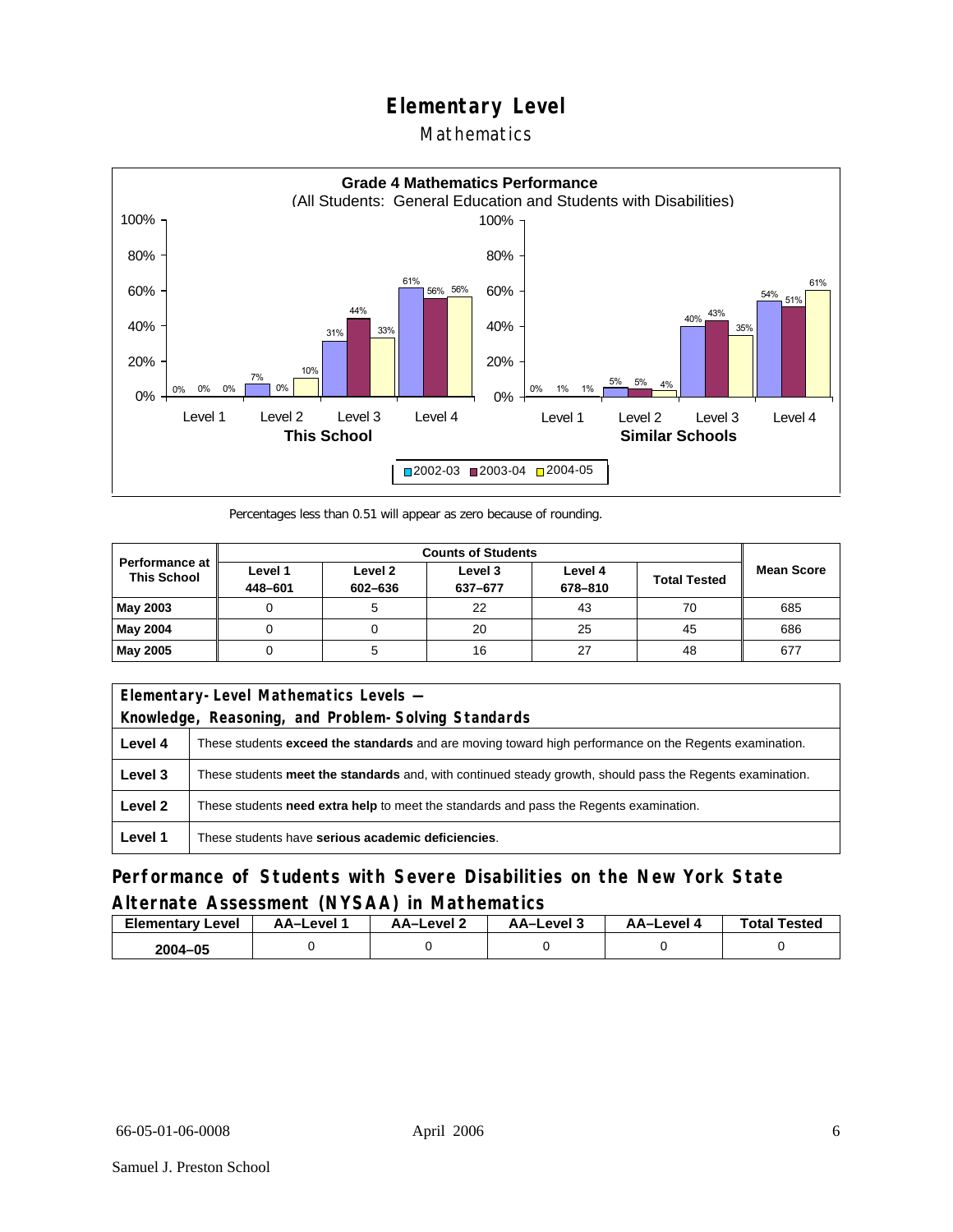Science\*



Percentages less than 0.51 will appear as zero because of rounding.

| <b>Performance at</b><br><b>This School</b> |                     |                      |                      |                   |                     |                   |
|---------------------------------------------|---------------------|----------------------|----------------------|-------------------|---------------------|-------------------|
|                                             | Level 1<br>$0 - 44$ | Level 2<br>$45 - 64$ | Level 3<br>$65 - 84$ | Level 4<br>85-100 | <b>Total Tested</b> | <b>Mean Score</b> |
| <b>May 2004</b>                             |                     |                      | 10                   | 34                | 45                  | 88                |
| <b>May 2005</b>                             |                     |                      | 22                   | 24                | 48                  | 83                |

| Elementary-Level Science Levels -<br>Knowledge, Reasoning, and Problem-Solving Standards |                                                                                                               |  |  |  |  |  |  |
|------------------------------------------------------------------------------------------|---------------------------------------------------------------------------------------------------------------|--|--|--|--|--|--|
| Level 4                                                                                  | These students <b>exceed the standards</b> and are moving toward high performance on the Regents examination. |  |  |  |  |  |  |
| Level 3                                                                                  | These students meet the standards and, with continued steady growth, should pass the Regents examination.     |  |  |  |  |  |  |
| Level 2                                                                                  | These students <b>need extra help</b> to meet the standards and pass the Regents examination.                 |  |  |  |  |  |  |
| Level 1                                                                                  | These students have serious academic deficiencies.                                                            |  |  |  |  |  |  |

#### **Performance of Students with Severe Disabilities on the New York State Alternate Assessment (NYSAA) in Science**

| <b>Elementary Level</b> | <b>AA-Level</b> | AA–Level ∠ | - AA–Level | AA–Level 4 | <b>Total Tested</b> |
|-------------------------|-----------------|------------|------------|------------|---------------------|
| 2004-05                 |                 |            |            |            |                     |

\*Only two years of data are shown because a new assessment in elementary-level science was administered for the first time in 2003–04.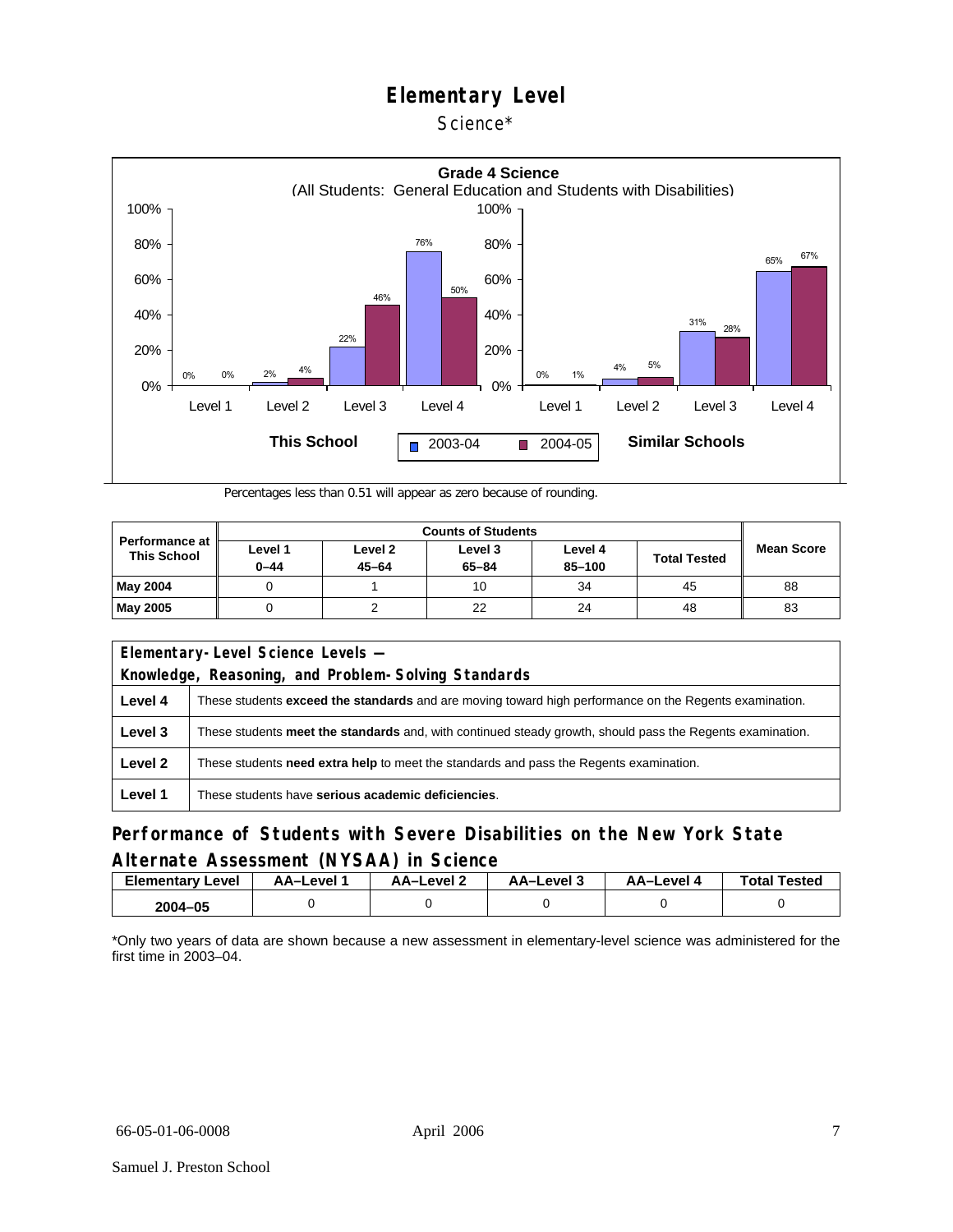# **Analysis of Student Subgroup Performance**

Historically, on State assessments the average performance of Black, Hispanic, and Native American students has been lower than that of White and Asian students. Similarly, students from lowincome families have not performed as well as those from higher income families. A high priority of the Board of Regents is to eliminate these gaps in student performance. In addition, Title I of the federal Elementary and Secondary Education Act includes explicit requirements "to ensure that students served by Title I are given the same opportunity to achieve to high standards and are held to the same high expectations as all students in each State."

This section of the school report card provides performance data for two years by racial/ethnic group, disability status, gender, English proficiency status, income level, and migrant status. The purpose of the student subgroup analyses is to determine if students who perform below the standards in any school tend to fall into particular groups, such as minority students, limited English proficient students, or economically disadvantaged students. If these analyses provide evidence that students in one of the groups achieve at a lower level than other students, the school and community should examine the reasons for this lower performance and make necessary changes in curriculum, instruction, and student support services to remedy these performance gaps. If your school did not report data for the 2004–05 school year for a subject and grade, a table showing data for subgroups in that subject and grade will not be included in the *Analysis*.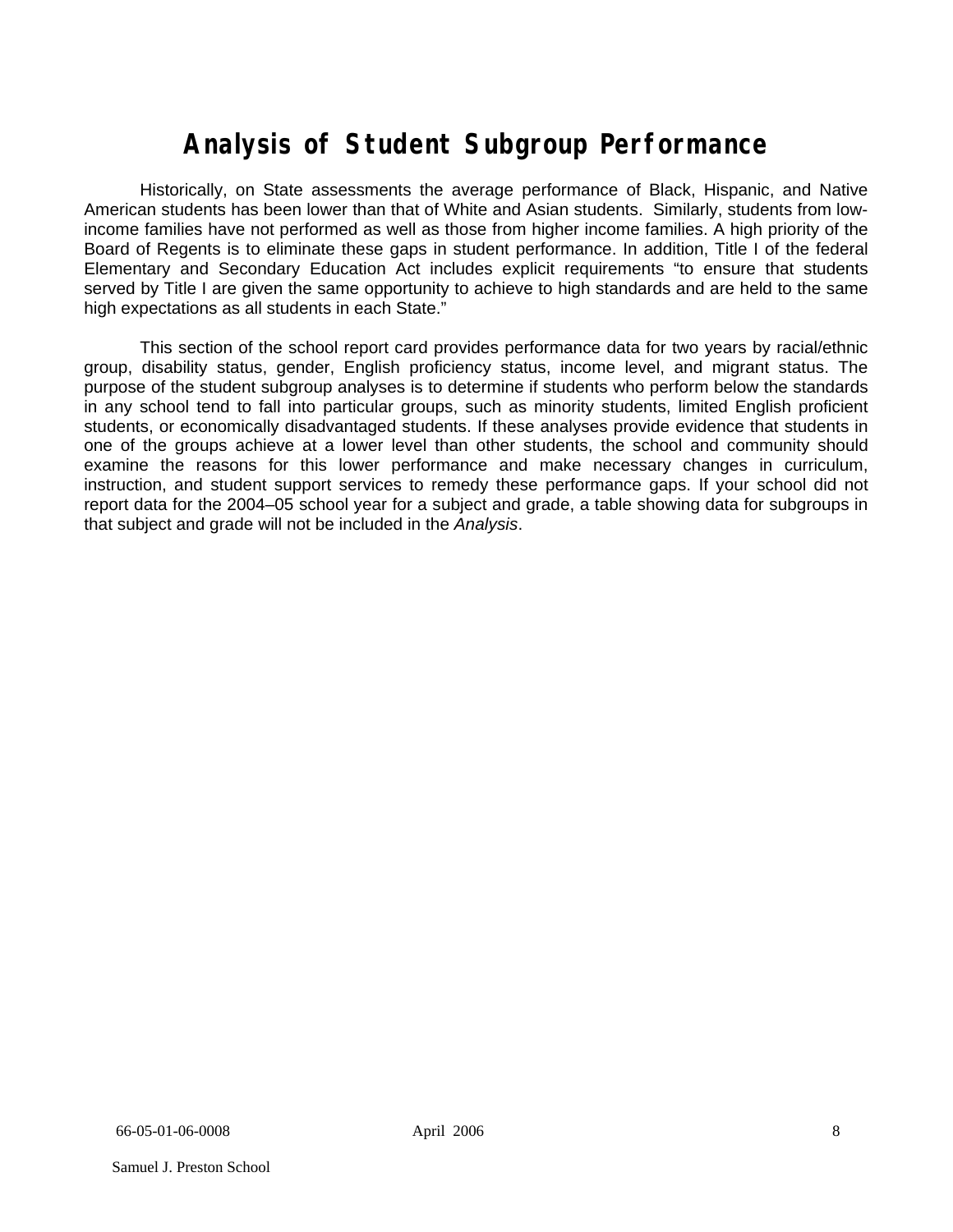### English Language Arts

|                                              |                                                                                   |         | ັ<br>2003-04 |                                                                                   | 2004-05       |         |         |             |
|----------------------------------------------|-----------------------------------------------------------------------------------|---------|--------------|-----------------------------------------------------------------------------------|---------------|---------|---------|-------------|
| <b>Student Subgroup</b>                      | <b>Percentages of Tested</b><br><b>Total</b><br><b>Students Scoring at Levels</b> |         |              | <b>Percentages of Tested</b><br><b>Total</b><br><b>Students Scoring at Levels</b> |               |         |         |             |
|                                              | <b>Tested</b>                                                                     | $2 - 4$ | $3 - 4$      | 4                                                                                 | <b>Tested</b> | $2 - 4$ | $3 - 4$ | 4           |
| <b>Results by Race/Ethnicity</b>             |                                                                                   |         |              |                                                                                   |               |         |         |             |
| American Indian/Alaskan Native               | $\pmb{0}$                                                                         | 0%      | 0%           | 0%                                                                                | $\mathbf 0$   | 0%      | 0%      | 0%          |
| <b>Black</b>                                 | 2                                                                                 | s       | $\mathbf s$  | s                                                                                 | $\mathbf 0$   | 0%      | 0%      | 0%          |
| Hispanic                                     | 6                                                                                 | s       | s            | s                                                                                 | 9             | s       | s       | s           |
| Asian or Pacific Islander                    | 0                                                                                 | 0%      | 0%           | 0%                                                                                | 2             | s       | s       | $\mathbf s$ |
| White                                        | 35                                                                                | 100%    | 97%          | 43%                                                                               | 32            | 100%    | 84%     | 19%         |
| Total                                        | 43                                                                                | 100%    | 98%          | 37%                                                                               | 43            | 100%    | 88%     | 21%         |
| Small Group Totals (s)                       | 8                                                                                 | 100%    | 100%         | 13%                                                                               | 11            | 100%    | 100%    | 27%         |
| <b>Results by Disability Status</b>          |                                                                                   |         |              |                                                                                   |               |         |         |             |
| General-education students                   | 36                                                                                | 100%    | 97%          | 44%                                                                               | 38            | 100%    | 92%     | 24%         |
| Students with disabilities                   | $\overline{7}$                                                                    | 100%    | 100%         | 0%                                                                                | 5             | 100%    | 60%     | 0%          |
| Total                                        | 43                                                                                | 100%    | 98%          | 37%                                                                               | 43            | 100%    | 88%     | 21%         |
| <b>Results by Gender</b>                     |                                                                                   |         |              |                                                                                   |               |         |         |             |
| Female                                       | 23                                                                                | 100%    | 96%          | 61%                                                                               | 29            | 100%    | 83%     | 17%         |
| Male                                         | 20                                                                                | 100%    | 100%         | 10%                                                                               | 14            | 100%    | 100%    | 29%         |
| Total                                        | 43                                                                                | 100%    | 98%          | 37%                                                                               | 43            | 100%    | 88%     | 21%         |
| <b>Results by English Proficiency Status</b> |                                                                                   |         |              |                                                                                   |               |         |         |             |
| English proficient                           | 43                                                                                | 100%    | 98%          | 37%                                                                               | 43            | 100%    | 88%     | 21%         |
| Limited English proficient                   | 0                                                                                 | 0%      | 0%           | 0%                                                                                | $\mathbf 0$   | 0%      | 0%      | $0\%$       |
| Total                                        | 43                                                                                | 100%    | 98%          | 37%                                                                               | 43            | 100%    | 88%     | 21%         |
| <b>Results by Income Level</b>               |                                                                                   |         |              |                                                                                   |               |         |         |             |
| Economically disadvantaged                   | 5                                                                                 | 100%    | 100%         | 0%                                                                                | 6             | 100%    | 67%     | 0%          |
| Not disadvantaged                            | 38                                                                                | 100%    | 97%          | 42%                                                                               | 37            | 100%    | 92%     | 24%         |
| Total                                        | 43                                                                                | 100%    | 98%          | 37%                                                                               | 43            | 100%    | 88%     | 21%         |
| <b>Results by Migrant Status</b>             |                                                                                   |         |              |                                                                                   |               |         |         |             |
| Migrant family                               | 0                                                                                 | 0%      | 0%           | 0%                                                                                | $\mathbf 0$   | 0%      | 0%      | 0%          |
| Not migrant family                           | 43                                                                                | 100%    | 98%          | 37%                                                                               | 43            | 100%    | 88%     | 21%         |
| Total                                        | 43                                                                                | 100%    | 98%          | 37%                                                                               | 43            | 100%    | 88%     | 21%         |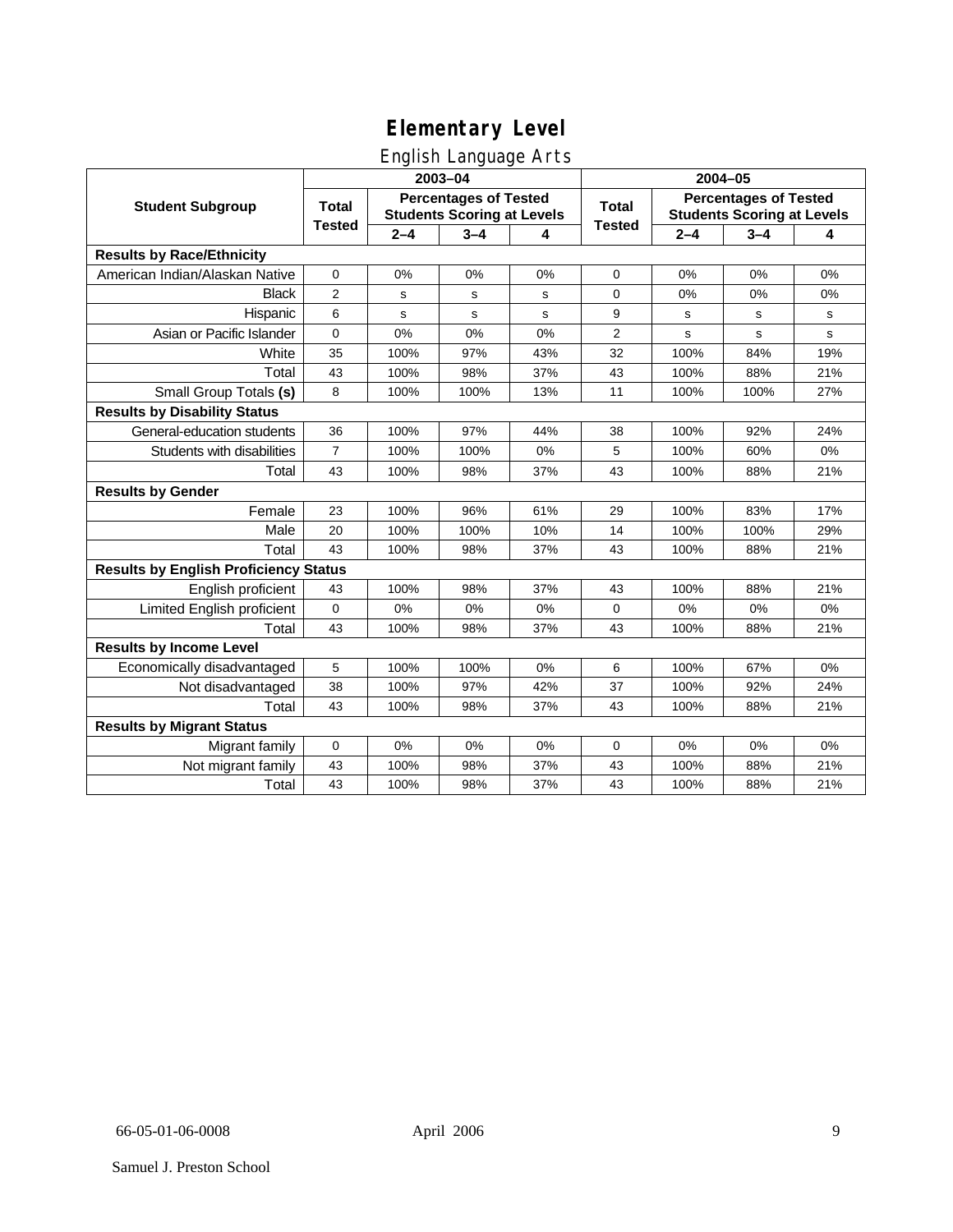### Mathematics

|                                              |                                                                                   |         | 2003-04     |                                                                            | 2004-05       |             |         |     |  |
|----------------------------------------------|-----------------------------------------------------------------------------------|---------|-------------|----------------------------------------------------------------------------|---------------|-------------|---------|-----|--|
| <b>Student Subgroup</b>                      | <b>Percentages of Tested</b><br><b>Total</b><br><b>Students Scoring at Levels</b> |         |             | <b>Percentages of Tested</b><br>Total<br><b>Students Scoring at Levels</b> |               |             |         |     |  |
|                                              | <b>Tested</b>                                                                     | $2 - 4$ | $3 - 4$     | 4                                                                          | <b>Tested</b> | $2 - 4$     | $3 - 4$ | 4   |  |
| <b>Results by Race/Ethnicity</b>             |                                                                                   |         |             |                                                                            |               |             |         |     |  |
| American Indian/Alaskan Native               | $\pmb{0}$                                                                         | 0%      | 0%          | 0%                                                                         | $\mathbf 0$   | 0%          | 0%      | 0%  |  |
| <b>Black</b>                                 | $\overline{2}$                                                                    | s       | s           | s                                                                          | $\Omega$      | 0%          | 0%      | 0%  |  |
| Hispanic                                     | 8                                                                                 | s       | s           | s                                                                          | 15            | s           | s       | s   |  |
| Asian or Pacific Islander                    | $\mathbf{0}$                                                                      | 0%      | 0%          | 0%                                                                         | 1             | $\mathbf s$ | s       | s   |  |
| White                                        | 35                                                                                | 100%    | 100%        | 57%                                                                        | 32            | 100%        | 91%     | 56% |  |
| Total                                        | 45                                                                                | 100%    | 100%        | 56%                                                                        | 48            | 100%        | 90%     | 56% |  |
| Small Group Totals (s)                       | 10                                                                                | 100%    | 100%        | 50%                                                                        | 16            | 100%        | 88%     | 56% |  |
| <b>Results by Disability Status</b>          |                                                                                   |         |             |                                                                            |               |             |         |     |  |
| General-education students                   | 38                                                                                | 100%    | 100%        | 63%                                                                        | 42            | 100%        | 90%     | 62% |  |
| Students with disabilities                   | $\overline{7}$                                                                    | 100%    | 100%        | 14%                                                                        | 6             | 100%        | 83%     | 17% |  |
| Total                                        | 45                                                                                | 100%    | 100%        | 56%                                                                        | 48            | 100%        | 90%     | 56% |  |
| <b>Results by Gender</b>                     |                                                                                   |         |             |                                                                            |               |             |         |     |  |
| Female                                       | 25                                                                                | 100%    | 100%        | 52%                                                                        | 32            | 100%        | 84%     | 50% |  |
| Male                                         | 20                                                                                | 100%    | 100%        | 60%                                                                        | 16            | 100%        | 100%    | 69% |  |
| Total                                        | 45                                                                                | 100%    | 100%        | 56%                                                                        | 48            | 100%        | 90%     | 56% |  |
| <b>Results by English Proficiency Status</b> |                                                                                   |         |             |                                                                            |               |             |         |     |  |
| English proficient                           | 43                                                                                | s       | $\mathbf s$ | s                                                                          | 42            | 100%        | 90%     | 62% |  |
| Limited English proficient                   | $\overline{2}$                                                                    | s       | s           | s                                                                          | 6             | 100%        | 83%     | 17% |  |
| Total                                        | 45                                                                                | 100%    | 100%        | 56%                                                                        | 48            | 100%        | 90%     | 56% |  |
| <b>Results by Income Level</b>               |                                                                                   |         |             |                                                                            |               |             |         |     |  |
| Economically disadvantaged                   | 6                                                                                 | 100%    | 100%        | 67%                                                                        | 8             | 100%        | 75%     | 63% |  |
| Not disadvantaged                            | 39                                                                                | 100%    | 100%        | 54%                                                                        | 40            | 100%        | 93%     | 55% |  |
| Total                                        | 45                                                                                | 100%    | 100%        | 56%                                                                        | 48            | 100%        | 90%     | 56% |  |
| <b>Results by Migrant Status</b>             |                                                                                   |         |             |                                                                            |               |             |         |     |  |
| Migrant family                               | 0                                                                                 | 0%      | 0%          | 0%                                                                         | 0             | 0%          | 0%      | 0%  |  |
| Not migrant family                           | 45                                                                                | 100%    | 100%        | 56%                                                                        | 48            | 100%        | 90%     | 56% |  |
| Total                                        | 45                                                                                | 100%    | 100%        | 56%                                                                        | 48            | 100%        | 90%     | 56% |  |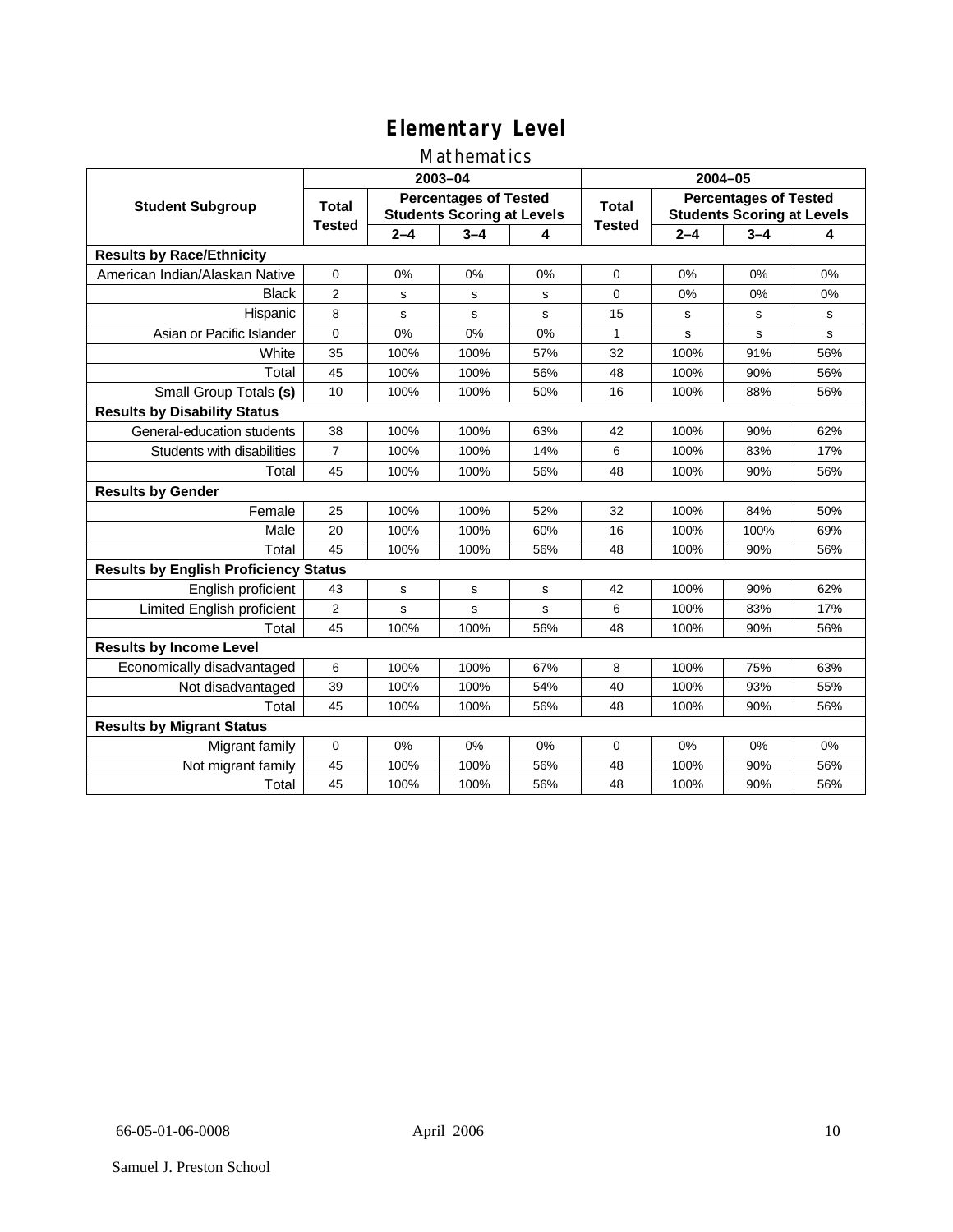#### **Science**

|                                              | 2003-04                                                                                            |             |         |                               |                                                                   | 2004-05 |         |     |  |
|----------------------------------------------|----------------------------------------------------------------------------------------------------|-------------|---------|-------------------------------|-------------------------------------------------------------------|---------|---------|-----|--|
| <b>Student Subgroup</b>                      | <b>Percentages of Tested</b><br><b>Total</b><br><b>Students Scoring at Levels</b><br><b>Tested</b> |             |         | <b>Total</b><br><b>Tested</b> | <b>Percentages of Tested</b><br><b>Students Scoring at Levels</b> |         |         |     |  |
|                                              |                                                                                                    | $2 - 4$     | $3 - 4$ | 4                             |                                                                   | $2 - 4$ | $3 - 4$ | 4   |  |
| <b>Results by Race/Ethnicity</b>             |                                                                                                    |             |         |                               |                                                                   |         |         |     |  |
| American Indian/Alaskan Native               | 0                                                                                                  | 0%          | 0%      | 0%                            | $\Omega$                                                          | 0%      | 0%      | 0%  |  |
| <b>Black</b>                                 | $\overline{2}$                                                                                     | s           | s       | s                             | 0                                                                 | 0%      | 0%      | 0%  |  |
| Hispanic                                     | 9                                                                                                  | $\mathbf s$ | s       | s                             | 15                                                                | s       | s       | s   |  |
| Asian or Pacific Islander                    | 0                                                                                                  | 0%          | 0%      | 0%                            | $\mathbf{1}$                                                      | s       | s       | s   |  |
| White                                        | 34                                                                                                 | 100%        | 100%    | 79%                           | 32                                                                | 100%    | 97%     | 63% |  |
| Total                                        | 45                                                                                                 | 100%        | 98%     | 76%                           | 48                                                                | 100%    | 96%     | 50% |  |
| Small Group Totals (s)                       | 11                                                                                                 | 100%        | 91%     | 64%                           | 16                                                                | 100%    | 94%     | 25% |  |
| <b>Results by Disability Status</b>          |                                                                                                    |             |         |                               |                                                                   |         |         |     |  |
| General-education students                   | 39                                                                                                 | 100%        | 97%     | 82%                           | 42                                                                | 100%    | 95%     | 52% |  |
| Students with disabilities                   | 6                                                                                                  | 100%        | 100%    | 33%                           | 6                                                                 | 100%    | 100%    | 33% |  |
| Total                                        | 45                                                                                                 | 100%        | 98%     | 76%                           | 48                                                                | 100%    | 96%     | 50% |  |
| <b>Results by Gender</b>                     |                                                                                                    |             |         |                               |                                                                   |         |         |     |  |
| Female                                       | 25                                                                                                 | 100%        | 100%    | 76%                           | 32                                                                | 100%    | 94%     | 44% |  |
| Male                                         | 20                                                                                                 | 100%        | 95%     | 75%                           | 16                                                                | 100%    | 100%    | 63% |  |
| Total                                        | 45                                                                                                 | 100%        | 98%     | 76%                           | 48                                                                | 100%    | 96%     | 50% |  |
| <b>Results by English Proficiency Status</b> |                                                                                                    |             |         |                               |                                                                   |         |         |     |  |
| English proficient                           | 43                                                                                                 | s           | s       | s                             | 42                                                                | 100%    | 98%     | 55% |  |
| Limited English proficient                   | $\overline{2}$                                                                                     | s           | s       | s                             | 6                                                                 | 100%    | 83%     | 17% |  |
| Total                                        | 45                                                                                                 | 100%        | 98%     | 76%                           | 48                                                                | 100%    | 96%     | 50% |  |
| <b>Results by Income Level</b>               |                                                                                                    |             |         |                               |                                                                   |         |         |     |  |
| Economically disadvantaged                   | 6                                                                                                  | 100%        | 100%    | 83%                           | 8                                                                 | 100%    | 88%     | 13% |  |
| Not disadvantaged                            | 39                                                                                                 | 100%        | 97%     | 74%                           | 40                                                                | 100%    | 98%     | 58% |  |
| Total                                        | 45                                                                                                 | 100%        | 98%     | 76%                           | 48                                                                | 100%    | 96%     | 50% |  |
| <b>Results by Migrant Status</b>             |                                                                                                    |             |         |                               |                                                                   |         |         |     |  |
| Migrant family                               | 0                                                                                                  | 0%          | 0%      | 0%                            | 0                                                                 | 0%      | 0%      | 0%  |  |
| Not migrant family                           | 45                                                                                                 | 100%        | 98%     | 76%                           | 48                                                                | 100%    | 96%     | 50% |  |
| Total                                        | 45                                                                                                 | 100%        | 98%     | 76%                           | 48                                                                | 100%    | 96%     | 50% |  |